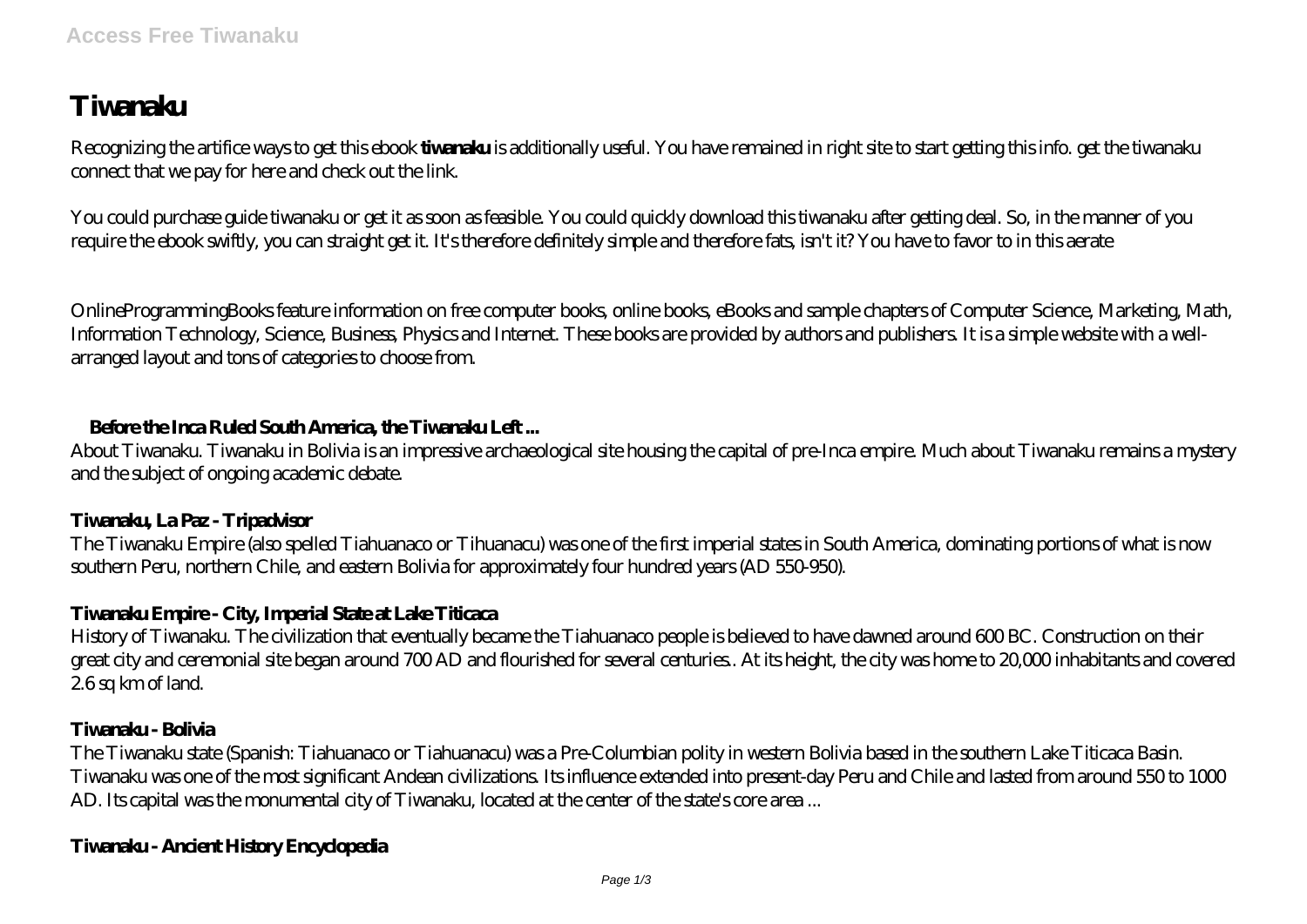Located in Bolivia, near Lake Titicaca, the ancient city of Tiwanaku was built almost 13,000 feet (4,000 meters) above sea level, making it one of the highest urban centers ever constructed.

# **Tiwanaku - Wikipedia**

Tiwanaku, major pre-Columbian civilization known from ruins of the same name that are situated near the southern shore of Lake Titicaca in Bolivia. The main Tiwanaku site was added to UNESCO's World Heritage List in 2000. Some scholars date the earliest remains found at the site to the early part

# **The 10 Best Tiwanaku Tours & Tickets 2020 - La Paz | Viator**

Before the Inca Ruled South America, the Tiwanaku Left Their Mark on the Andes Artifacts including gold medallions and sacrificial llama bones reveal the ritual pilgrimages taken around Lake Titicaca

## **Tiwanaku - Wikitraval**

Arriving at Tiahuanaco by road via Desaguadero, it was quite journey, the road was in good conditions, the town roads not so, there in the main plaza you will find the replication of many of the statues hosted in the Tiahuanaco museum, which one says...

## **Tiwanaku**

Tiwanaku (Spanish: Tiahuanaco or Tiahuanacu) is a Pre-Columbian archaeological site in western Bolivia near Lake Titicaca and one of the largest sites in South America. Surface remains currently cover around 4 square kilometers and include decorated ceramics, monumental structures, and megalithic **blocks** 

## **Tiahuanaco (Tiwanaku) - Sacred Sites**

The project is expected to directly benefit 13 municipalities around the lake with income from tourism, with the underwater museum being part of the network of museums and archaeological sites around Tiwanaku, a Pre-Columbian archaeological site in western Bolivia.

## **Tiwanaku | culture and archaeological site, Bolivia ...**

Explore Tiwanaku holidays and discover the best time and places to visit. | The ruins of Tiwanaku (sometimes spelled Tiahuanaco or Tihuanaco) make for a good day trip from La Paz for those who want to view a few carved monoliths, archways and arcades, and two decent museums. It's no Machu Picchu or Tikal, but history buffs will love diving into the myths and mysteries of this lost civilization.

## **Tiwanaku travel | Bolivia - Lonely Planet**

Tiwanaku (or Tiahuanaco) was the capital of the Tiwanaku empire between c. 200 - 1000 CE and is situated in the Titicaca basin. At an altitude of 3,850 metres (12,600 ft) it was the highest city in the ancient world and had a peak population of between 30,000 and 70,000 residents. The Tiwanaku empire, at its largest extent, dominated the altiplano plains and stretched from the Peruvian coast ...